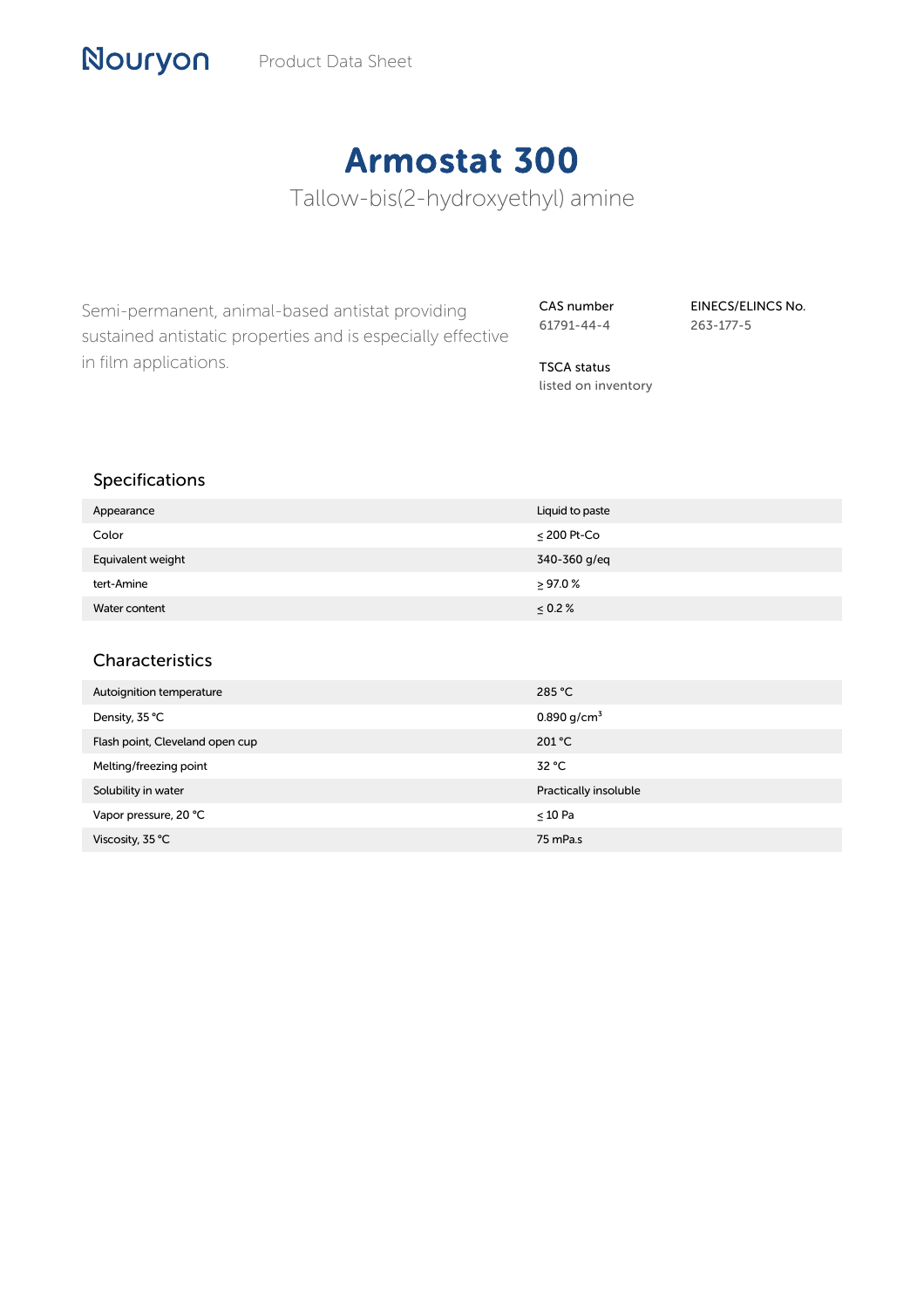## Applications

Armostat 300 is an internal antistatic additive that can be used in various polymers such as PE, LDPE and PP. Armostat 300 gives sustained antistatic action and is especially effective in film applications also due to its relative fast migration. Armostat 300 is at ambient temperature a paste. When heated at 40-45°C the product can be dosed as a liquid directly into the polymer by using a single or twin-screw extruder. Pigment or color concentrates should be mixed with the antistatic agent prior to extruding. Premixing ensures uniform distribution of Armostat 300 in the resin while Armostat 300 acts as a dispersion aid to the pigment color concentrate.

#### Storage

Nouryon recommends to store Armostat 300 in a dry well-ventilated place at 25°C (77°F) max. Prolonged storage over 60°C (140°F) can cause some discoloration.

Note When stored under the recommended storage conditions, Armostat 300 will remain within the Nouryon specifications for a period of at least 12 months after delivery.

## Packaging and transport

The standard packaging is 180 kg (397 lb) net in a steel drum. A full pallet carries 720 kg net (USA 1587 lb). Delivery in bulk is also possible. Both packaging and transport meet the international regulations. For the availability of other packed quantities contact your Nouryon representative. Armostat 300 is classified as Amines, solid, corrosive, n. o. s. ; Division 8; UN 3259; PG III.

# Safety and handling

Please refer to the Material Safety Data Sheet (MSDS) for detailed information on the safe storage, use and handling of Armostat 300. This information should be thoroughly reviewed prior to acceptance of this product. The MSDS is available at nouryon.com/sds-search.